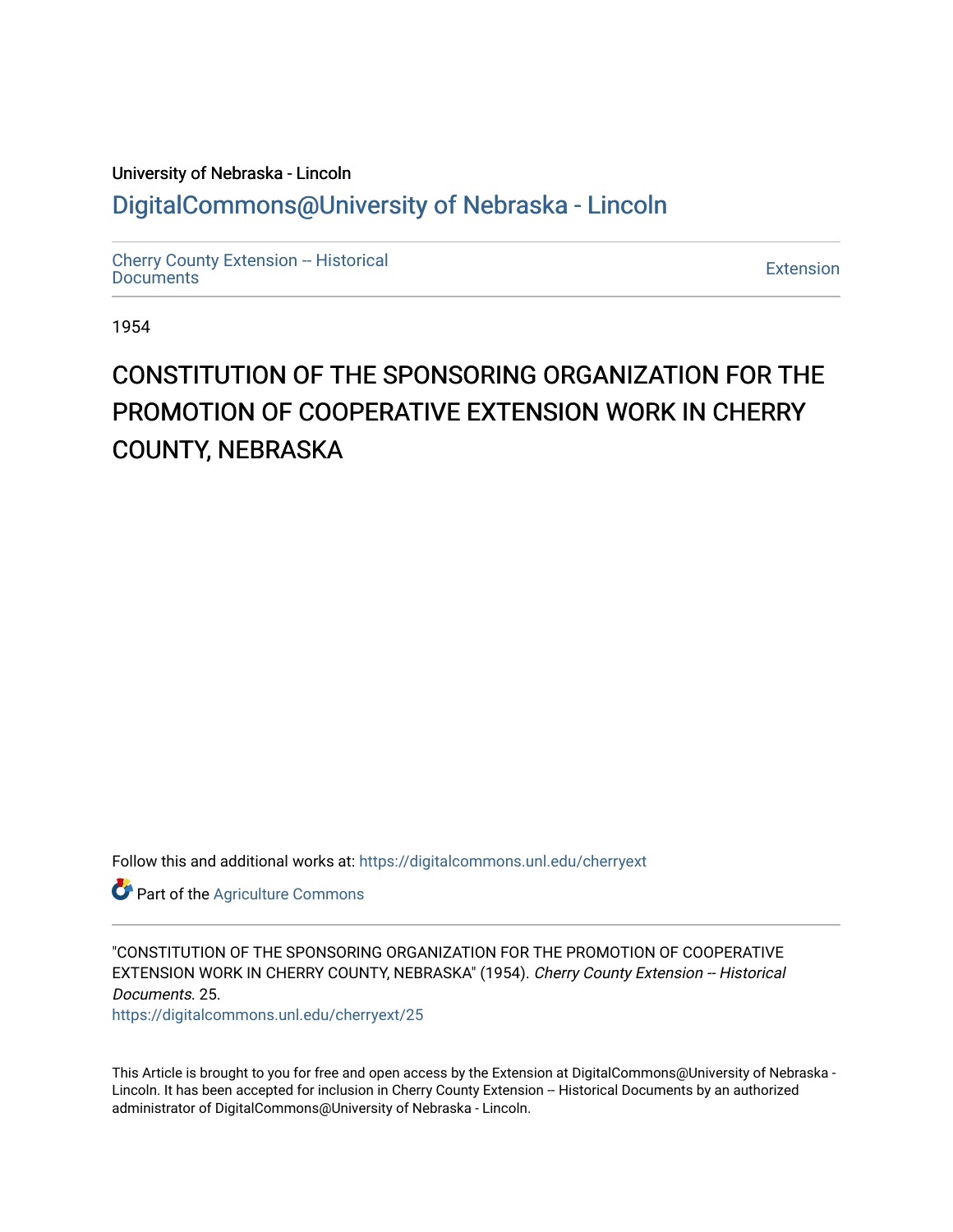#### CONSTITUTION

# OF THE

# SPONSORING ORGANIZATION

#### FOR THE

# PROMOTION OF COOPERATIVE EXTENSION WORK

# IN

#### CHERRY COUNTY, NEBRASKA

# ARTICLE I: NAME

The name of this organization shall be the Cherry County Extension Service of Cherry County, Nebraska.

# ARTICLE II: PURPOSE

The purpose of this organization shall be to establish, maintain, and direct extension work in Cherry County, in order to aid in diffusing among the people of the County, useful and practical information on subjects relating to agriculture, home econanios and rural life, and to encourage the application of same. Said extension work shall be carried on in cooperation with the University of Nebraska, College of Agrioulture, and the United States Department of Agriculture as provided in state and national legislation authorizing such extension work.

#### ARTICLE III: SCOPE

Cooperative agrioultural extension work shall oonsist of the giving of praotioal demonstrations in agriculture and home eoonomios, and imparting information on said subjeots through field and home demonstrations, 4-H olubs, publio meetings, publications and otherwise. This work shall be oarried on in eaoh oounty under the direotion of the board of directors of the extension organization in the oounty in such manner as may be mutually agreed upon by the board of directors of such county porivded for in Section 2-1603, and the regents of the University of Nebraska, College of Agricalture, through their duly appointed agricultural extension representatives.

#### ARTICLE IV: MEMBERSHIP

Any legal voter shall be deemed a member of this organization.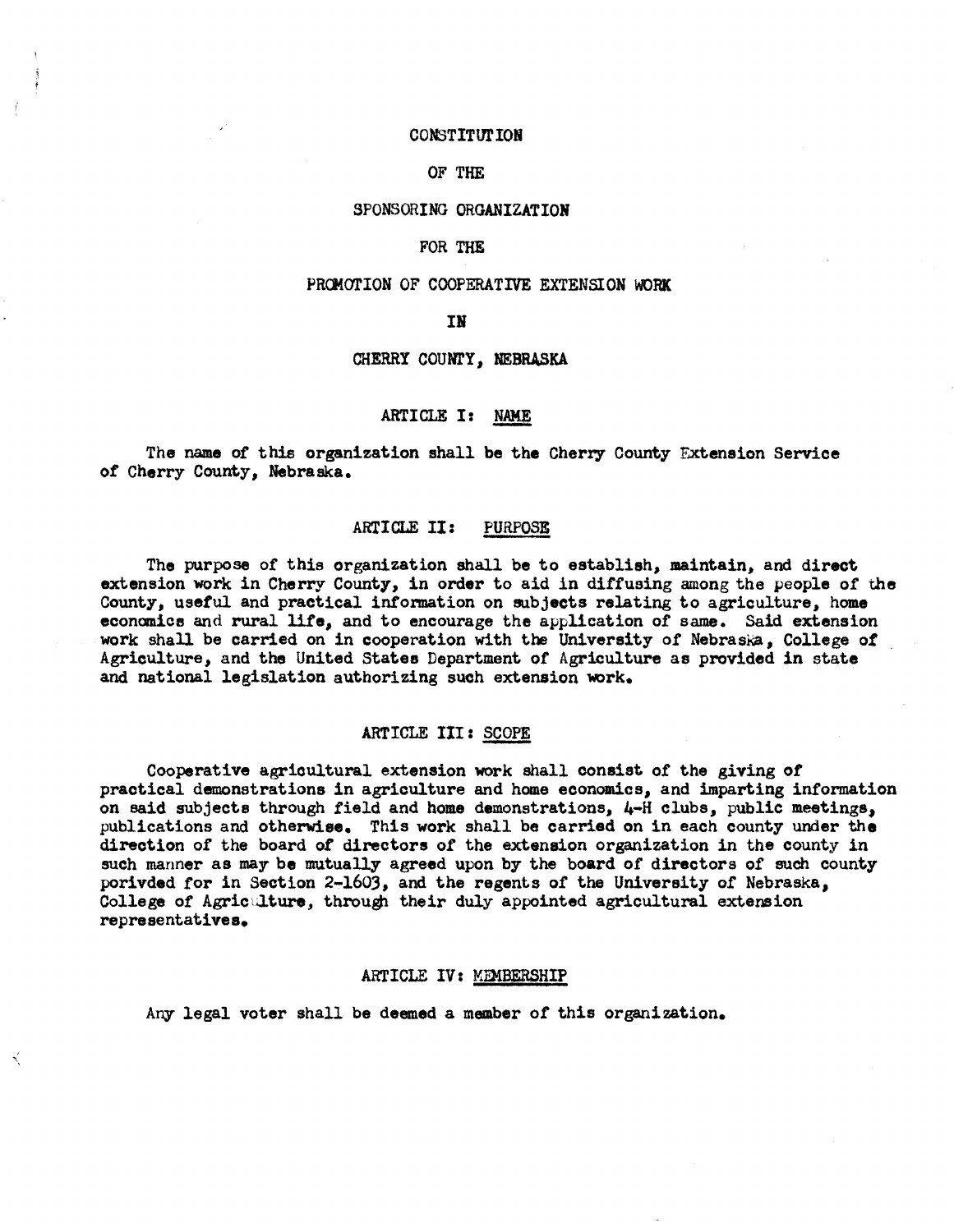#### $ARTICLE$  V: BOARD OF DIRECTORS - ELECTION - DUTIES

# SECTION 1. Board of Directors:

,

The governing power of this organization shall be vested in a board of nine  $(9)$ directors elected from the membership at the organization or annual meeting in a manner hereinafter provided. The chairmen of the County Home Extension Council, and 4-H Club Committee shall be ex-officio members of this governing board with voting privileges.

# SECTION 2. Method of Election:

For purposes of this organization, this County shall be divided into nine  $\langle \partial \rangle$ districts. One director shall be elected from each district and one elected at large. At least two candidates shall be named by a nominating committee for each position.

#### SECTION 3. Term of Office:

The term of office shall be for three (3) years. An elected director shall not succeed himself. EACH member shall be elected for a three  $(3)$  year term; three members being elected each year.

#### SECTION 4. Officers and Responsibilities:

The members of the Board of Directors shall at their first regular meeting, following the annual meeting, choose from the elected members, a president, vicepresident, secretary, and treasurer. Officers shall serve until their successors are elected.

The duties of officers shall be such as usually pertain to such offices..

#### SECTION *S.* Duties:

The Board of Directors shall have power to execute contracts as are necessary to the furtherence of the purposes of this organization.

The Board of Directors shall hold monthly meetings to audit accounts, approve and allow claims, discuss, plan, and direct in counsel with the agents, the extension work in the county. Time and place of the meetings shall be determined by the Board. Special meetings may be called by the Board.

#### SECTION 6. Executive Committee;

An Executive Committee may be named by the Board of Directors from the elected members to meet and approve claims and to perform such other duties as delegated by the Board of Directors.

#### ARTICLE VI: ANNUAL MEErING AND NOTICE

There shall be an annual meeting held at such time and place as may be designated by the Board of Directors. A notice shall be placed in a newspaper, with general circulation in the county, ten (10) days in advance of the meeting, with general circulation in the county, ten  $(10)$  days in advance of the meeting, giving date, time, place, and purpose of the meeting.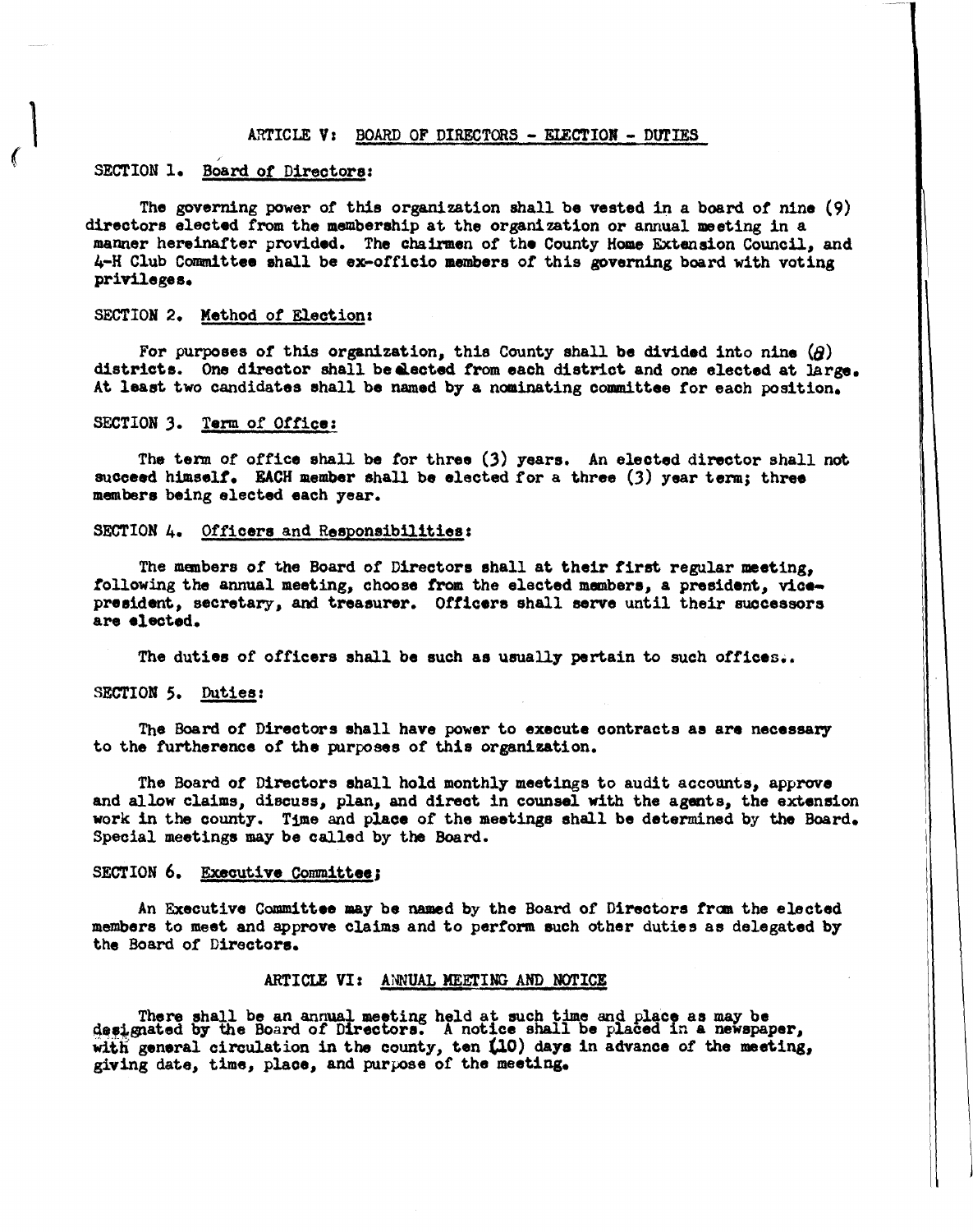#### ARTICLE VII: QUORUM FOR ANNUAL MEETING

Fifteen  $(15)$  members shall constitute a quorum for conducting business at the annual meeting.

#### ARTICLE VIII: DIRECTION OF WORK

The direction *ot* the work *ot* the county extension agents employed by this organization shall rest cooperatively with the Board *ot* Directors and the Extension Service *ot* the Nebraska College *ot* Agriculture.

# ARTICLE IX: LOCATION OF COUNTY EXTENSION OFFICE

The office of the County Extension Service shall be located at Valentine  $N_{\rm c}$ 6.

#### ARTICLE X: AMENDMENTS

This constitution may be amended at any annual meeting, by a majority of the votes cast on the question; and any such amendment shall be in force and effect atter approval thereof by the Director *ot* the Agricultural Extension Service of the College of Agriculture, University *ot* Nebraska.

#### BY-LAWS

#### ARTICLE I: METHOD OF ELECTING BOARDOF DIRECTORS

Each *ot* the nine (9) elective directors shall reside within and represent one *ot* the districts herein described b7 precincts with expiration *ot* term as indicated.

- District I: Merriman, Jensen, Lavaca, & Irwin, Russell & Enlow. Term expires in 1955
- District II: Cody, Barley, Gillespie & Eli. Term expires in 1955

(

- District III: Nenzel, Georgia, German & Crookston. Term expires in 19547
- District IV: Table, MUitary, Valentine, Sehlagle, River, Kewanee & Sparks. Term expires in 19536
- District V: Buffalo Lake, Steen, Calf Creek, Lackey, Middle Prong, King and Mother Lake. Term expires in 1955
- District VI: Cleveland, Kennedy & Fern. Term expires in 19536
- District VII: Wood Lake & Green. Term expires in  $195\%$
- District VIII: Goose Creek, Elsmere, Pleasant Hill, Loup & Wilson. Term expires in 195A7
- At large one member to be elected at large Term expires in 195 $\sharp$ 5

In District 4, and for the member at large, board members will be elected at the annual meeting.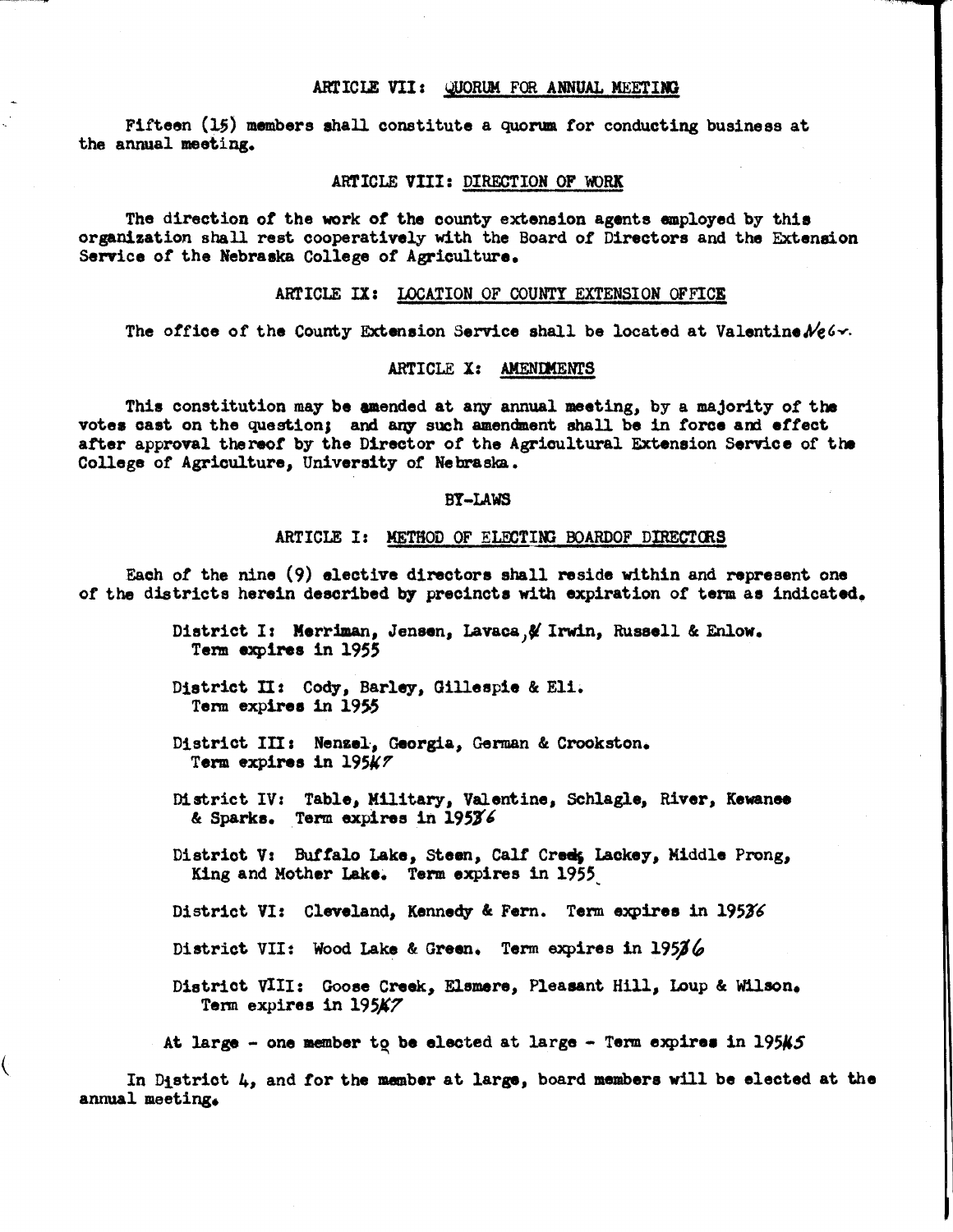In all other districts, board member will be elected by mail ballot. One ballot will be mailed to each person whose name appears on the most recent tax rolls. Such elections shall be conducted prior to the annual meeting.

#### ARTICIE II: TERM OF SERVICE

 $r$  is strictly level .  $\cdot$  : The term of service for each elected director shall be three years. No elected director shall serve consecutive terms except as stated in Article III.

#### ARTICLE III: VACANCIES ON THE BOARD

Vacancies in the elected membership *ot* the Board shall be tilled through appointment by the Board of Directors. Appointed members shall serve until the term expires and are eligible to become candidates for the succeeding term.

# ARTICLE IV: SECRETARY

The Secretary of this organization shall keep on file in the county extension office copies of all contracts executed, report same to annual meeting of organization and send copies of such contracts to the Extenaion Service, Nebraska College of Agriculture. He shall keep minutes of all meetingo and perform such other work as is usually incident to the office of the Secretary.

#### ARTICLE V: TREASURER

The Treasurer shall receive and disburse all funds on the order of the Board of Directors and shall report to the Board each month the financial standing of the organization. A financial report of all funds shall be made at the annual meeting,

#### ARTICLE VI: ORDER OF BUSINESS

At regular meetings of the Board of Directors, the tollowing Order of Business shall be observed:

- 1. Read and act upon minutes of prior meetings.
- 2. Seoretary' s report.
- 3. Treasurer' 8 report.
- 4. President's report ..
- 5. Extension Agent·s report.
- 6. Committee reports.
- 7. Bills and communications.
- S. Unfinished business.
- 9. New business.
- 10, Suggestions by agents and members,
- 11. Adjournment.

 $\left($